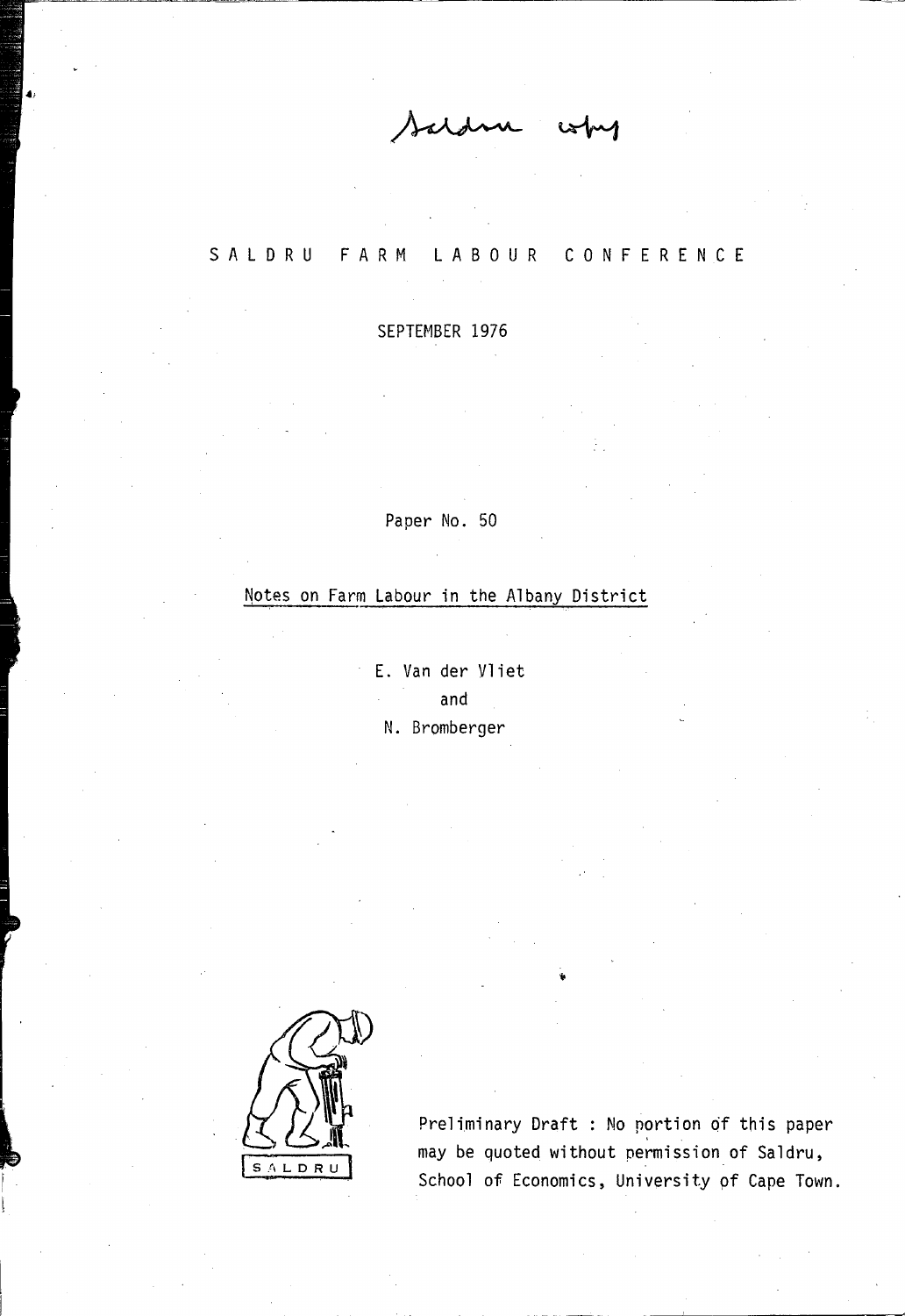|            |  | PATTERNS OF FARM EMPLOYMENT IN AN AREA OF THE 1996 |  |  |  |
|------------|--|----------------------------------------------------|--|--|--|
|            |  | ALBANY MAGISTERIAL DISTRICT, AND THEIR CHANGES     |  |  |  |
| OVER TIME: |  | SOME SUMMARY RESULTS FROM A PILOT STUDY:           |  |  |  |

by Edward van der Vilet and Norman Bromberger

#### Alm of the Study:

The general objective was to investigate in an intensive way a number of questions which are conneected with the accurate measurement of employment and unemployment in the South African white farming sector. It is hoped that a larger study will grow out of this preliminary investigation, benefiting in its design and focus from the results of the pilot study. The rough list of questions that lie at the centre of this work are as follows:

- $\left\{ \right\}$ has employment (in particular, requiar full-time employment) been decreasing (or not) on farms in this area?
- what is the size of the African farm population relative to the  $2)$ number of regular workers, and what is their relationship to the workers?
- what labour-services are provided by the African farm population or, 3) what employment is there available for them?...
- are there many in this population who are unemployed? 4)
- do any of them work off the farm on which they live? do farmers 5) F hire workers from outside their own farms?
- $6)$ how good is the Agricultural Census as a source for summarising the total employment position on their farms? ...

Results are presented here in a rather undigested form as there has simply not been time to work over the material more carefully. It is clear morelover that the data reveals contrary tendencies (and perceptions). Even In so smalle sample of farmers as this - and in explaining the past and predicting the future they obviously have as many problems as other people. In consequence the pictures that emerge from the responses to some of the questions lack clarity, but that itself may be an important fact about the situation. It may also be of course that some of the questions need Comments and criticisms will be very welcome. clarification!

#### Selection of the Sample:

Selection of farms was controlled beforehand for type (extensive livestock farming, with or without minor enterprises), size (economic units) and length of uninterrupted ownership (minimum of 10 years so as to provide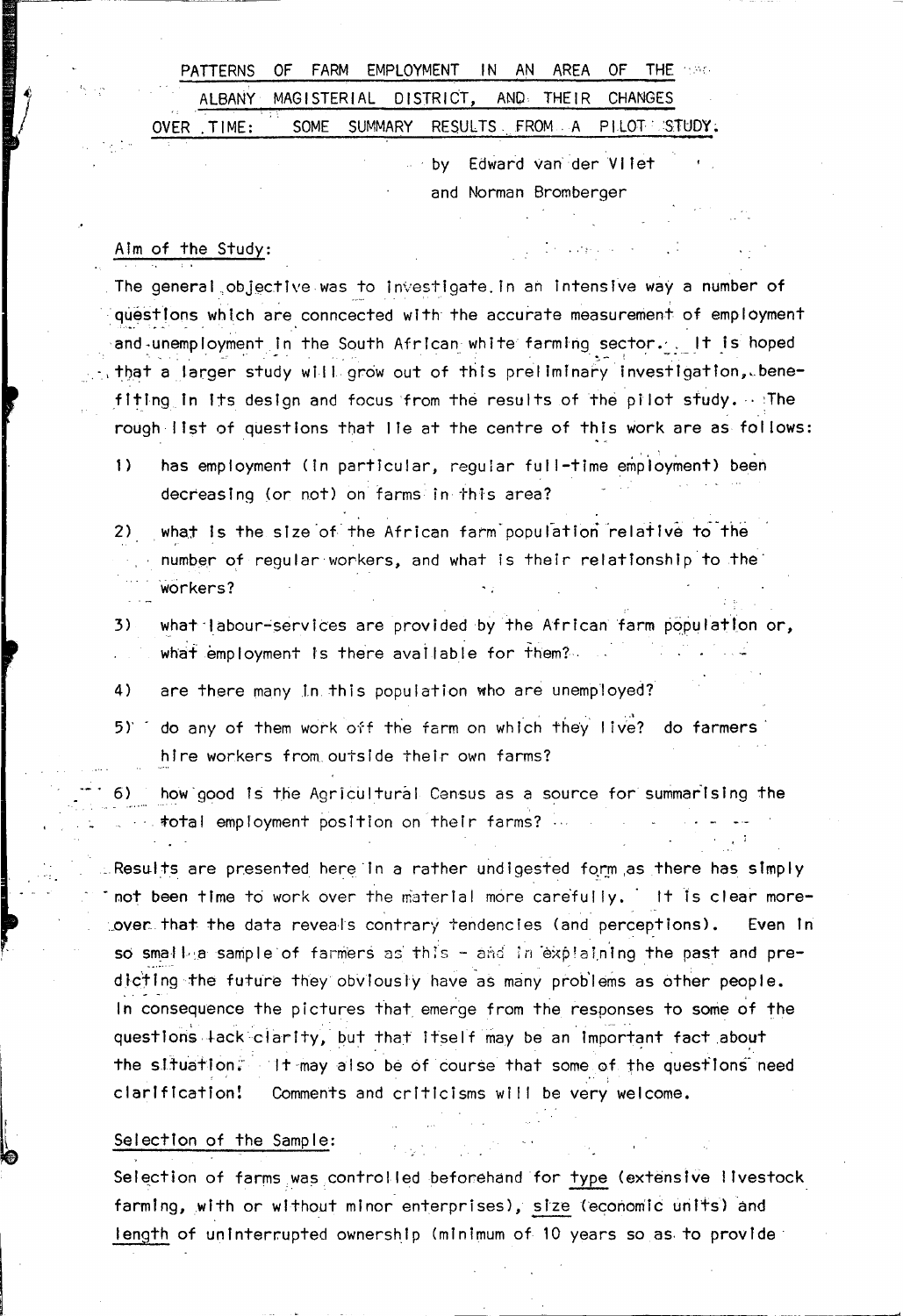time perspective). Farms were chosen from an area near Grahamstown, and were all visited by van der Vliet (who carried out all the field work). Un undertaking was given that information would be treated confidentially. There were no refusals  $-10$  farms were visited.

, \

 $\left\{ \right.$ 

**\\espective** 

 $2:$ 

#### Question 1: Type and Size of Farm:

',.

They are all extensive livestock farms (beef and sheep) with minor enterprises drawn from the following: darying, poultry, peaches, vegetables, flowers, chicory. There Is also production of fodder crops for on-farm consumption, and production of maize and milk for consumption by own farm staff. The size of'farm is variable, but they are all economic units (It Is possible to 'make a decent living' on them) and all farmers are engaged in farming full-time.

#### Question 2: Number of regular resident workers 'on farm:

All regular workers reported were African and male. For the ten farms the average regular labour complement was  $8,4$  and the range was  $5-11$ .

Question 3: Number of farm population (other than regular workers and Owner's family>.

We give the total population for all ten farms broken down by sex and age.

|       | MALES |                                                                                  |                 |     | F E M A L E S |    |     | Total<br>Popu-     |
|-------|-------|----------------------------------------------------------------------------------|-----------------|-----|---------------|----|-----|--------------------|
|       |       | <18 yrs. ≽ 18 yrs. Pensioners   Total <18 yrs. ≥ 18 yrs. Pensioners Total lation |                 |     |               |    |     | 0t<br>'others'     |
| $213$ |       | $12 -$                                                                           | $\frac{1228}{}$ | 235 | .126          | 26 | 387 | 615 $\blacksquare$ |

Total African farm population (including regular workers) is thus 699  $(615 + 84)$ . The overall ratio of regular workers to 'others' is  $1:7,3$ .

# Question 4: a) What are the relationships of these 'others' (the rest of the African farm population) to the regular workers?

#### b) . Are any not closely related?

. .. r"':' . i l' t *r··..* t .-' ...

, .<sup>..</sup> "<sub>ال</sub>مريد <del>" -</del>

ΛŅ.

a) Wives, children, parents, grandchildren (parents work in town) and  $_{\odot}$  adopted grandchildren (illigitimate children of daughters).  $\,$  This accounts for almost all dependants. (See responses to  $Q.5$ ).

ب(التحسين وفاضحتها الم العماليات).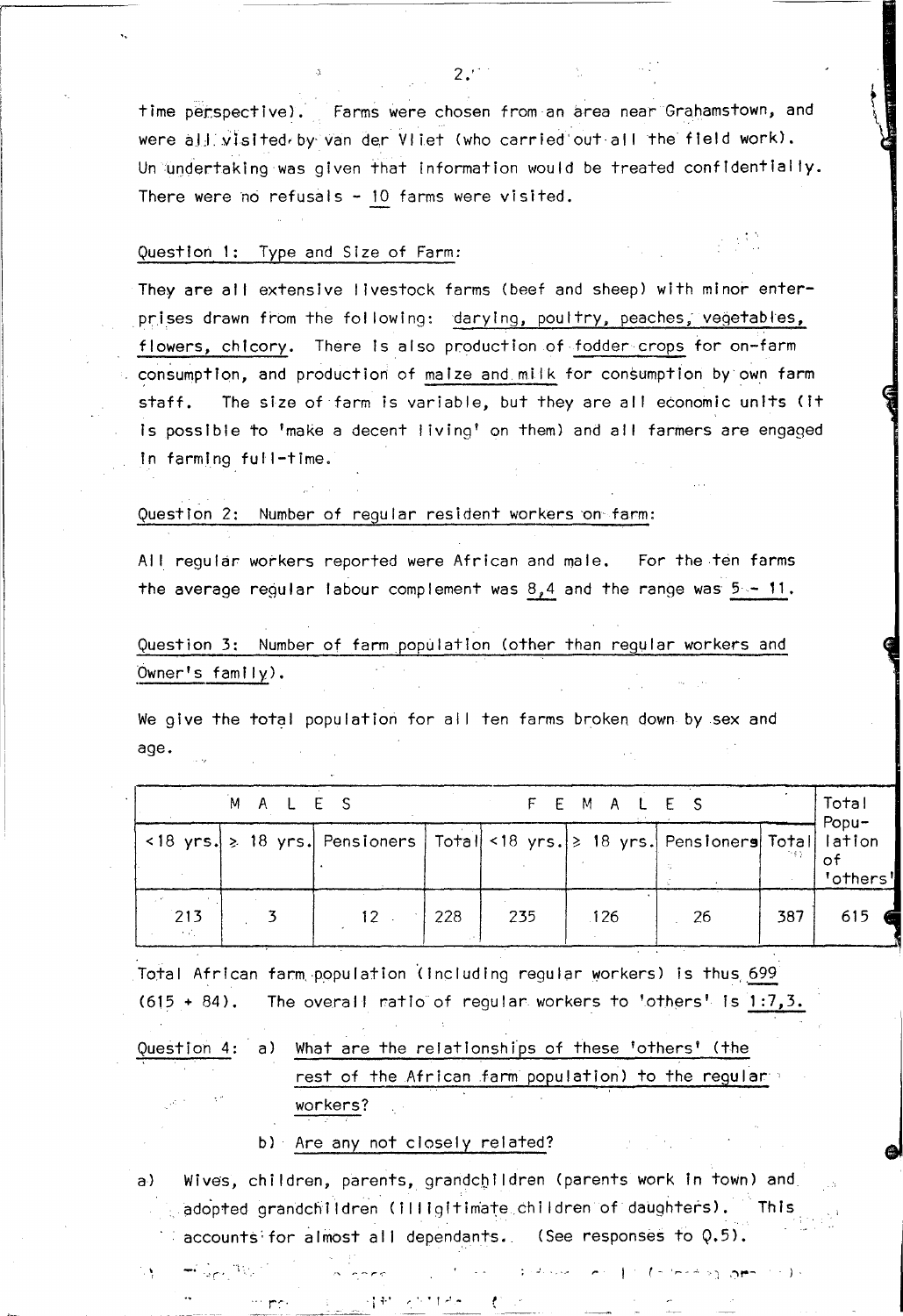$6)$ There are a few others: worker's sister's child (adopted orphan);

3 daughters-in-law with children (husbands working in town or deceased); 1 pensioner unrelated to any current regular workers.

Question 5: a) Do you control residence of 'others'? Why? b) What happens to those you do not want to live on the farm?

Yes (100% reply), and usually 'strictly'.  $a)$ 

In explanation of the need to control residence farmers say that they feel that 1). If they didn't they would be flooded by people looking for a cheap way to live - they would use water, wood, building materials and other privileges on the farm, even if they didn't obtain direct rations. ii) As regards rations farmers fear they they might have to feed them. either directly (to prevent starvation) or indirectly through extra rations for their regular workers (to whom the 'hangers-on' would be a burden but to whom they would not feel themselves able to refuse food). Farmers thus feel that in addition to their own interests they are protecting their workers and their families. [11] Farmers feal 'leeglêers' will unsettle working staff - socially as well as economically. iv) They also fear damage to fences etc. and theft of produce and stock by squatters. v) One farmer however is willing to stretch the concept of 'dependants' because he feels people should be allowed to live with their kin. ('Thou patriarch is here') - he has the highest dependant: worker ratio (9,4:1) and also unemployment problems.  $\frac{1}{2}$ 

Farmers do in general allow an influx of outsiders for holidays, especially family/clan gatherings at Christmas.

Farmers in this area say that labour-intensive farmers (e.g. those in pineapple farming) elsewhere are less strict about controlling residence: they use the extra women in the fields.

 $b)$ Answers to the question of where people go who are not allowed to stay on the farms are not altogether satisfactory. Two farmers said they didn't know. Two said they go to the Homelands (either because of the 'easy life' or to retire). A few (the elderly) go to other farms and relations - where this is allowed.

 $\frac{1}{2}$ The 9,4:1 ratio is provisional The 'unemployment' problems appear to relate to work-opportunities for females - but this is not certain.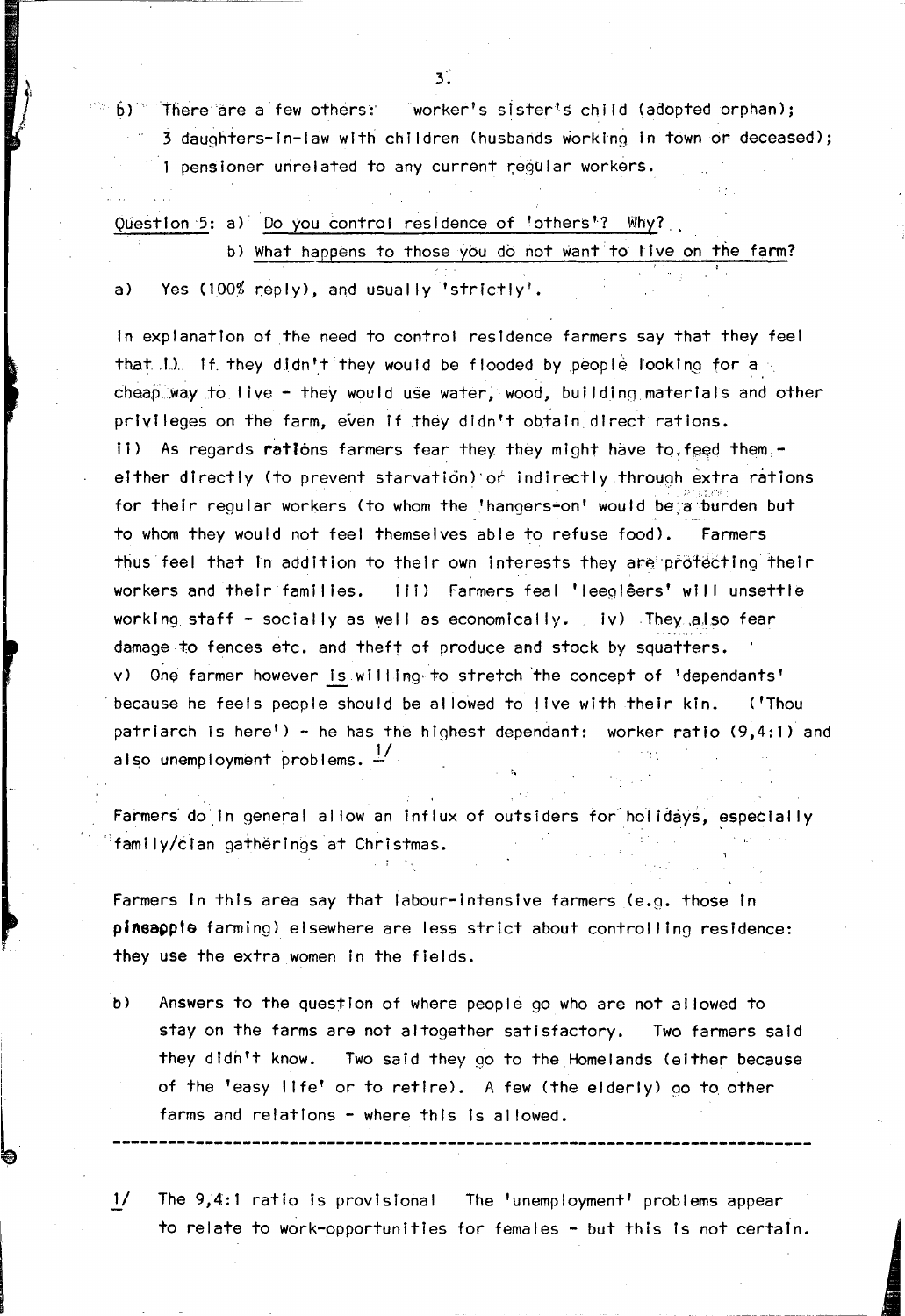Most farmers however think that the 'Ieavers' go to town (Grahamstown and Port Elizabeth) and that many of the young (uninitiated) men go to the mines (especially the coal mines). In the answers to  $Q.9$ there Is some further dIscussion of young people leaving. Comment: Ideally here one would lIke a little more distinction between cases I) where people are prevented from settling and II) where people are turned off the farm and iii) where people .voluntarily leave with or without approval.

| Question 6: What work do those members of the farm population who are |
|-----------------------------------------------------------------------|
| not regular workers do (if any)? How many of them are in-             |
| $\sim$ volved in the various activities? $\sim$                       |

There are three categories of work they perform:

31.25.3  $\sim 2\epsilon^2/(10\epsilon)$ 

 $\{+ \}$ 

 $\sim$ 

 $2.3\%$ 

is Pa

- 1) Domestic: cooking, cleaning, looking after children, washing clothes, gardening.
- 2) . 'Short days' work done by dairy maids, poultry women, also milking and feeding.
- 3) Seasonal hoeing, pickIng, reaping, harvesting, thinnIng, bush clearing, weed control; silage making, wool sorting, herding, dipping and dosing, veld burning, calving and lambing. The state of the state of the state of the state of the state of the state of the state of the state of the state of the state of the state of the state of the state of the state of the state of the state of the s  $\chi_2=\chi_1$  $\chi\approx\frac{1}{2}$  .

'Short day' work Is not seasonal but Is performed year-round. It is not regarded as constItuting the relevant ,workers as 'regular workers' because of the shorter hours - and perhaps because it is usually performed by women, and juveniles. The seasonal work will often involve working with the  $\sim$  regular workers - or under their supervision. a stepesmin

√.

 $\mathcal{L}^{\text{max}}_{\text{max}}$  and  $\mathcal{L}^{\text{max}}_{\text{max}}$ 

**Contractor**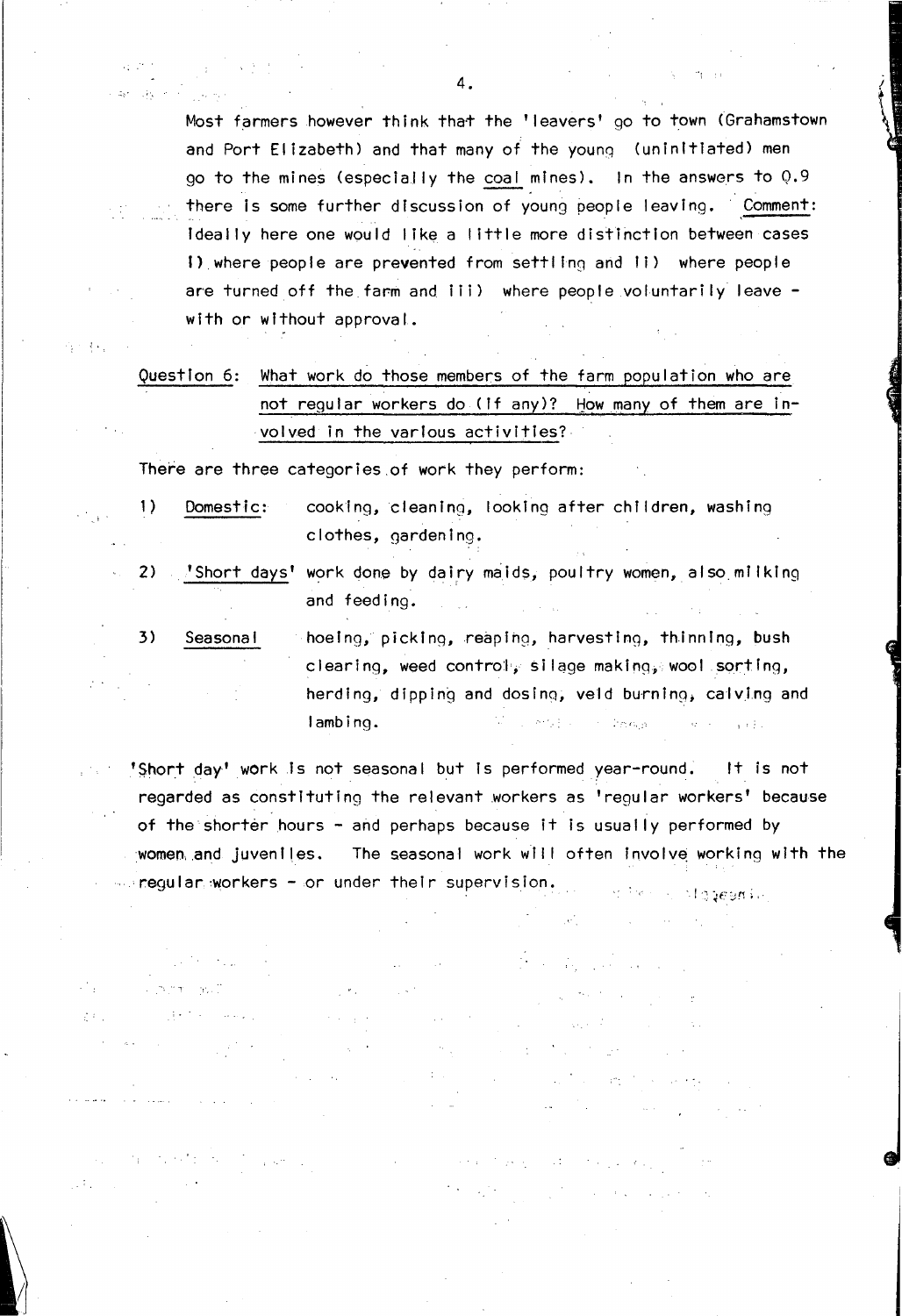y Brennes

### WORK PERFORMED BY NON-REGULAR WORKERS, MEMBERS OF THE FARM POPULATION

| ٠ |  |  |   |
|---|--|--|---|
|   |  |  | ٠ |
|   |  |  |   |

 $\frac{1}{2}$  . Then  $\frac{1}{2}$  ,  $\frac{1}{2}$  ,  $\frac{1}{2}$  ,  $\frac{1}{2}$  ,  $\frac{1}{2}$  ,  $\frac{1}{2}$ 

 $H = e^{i \frac{1}{2}t}$ 

(10 FARMS)

gend in

| Type of work 1. Domestic             |                     |                |                         | 2. Full-time but<br>short-days                 |                |                | 3. Seasonal       |                                                |                     |
|--------------------------------------|---------------------|----------------|-------------------------|------------------------------------------------|----------------|----------------|-------------------|------------------------------------------------|---------------------|
| Age & Sex<br>of Workers              | स्कृत<br>$M \ge 18$ | $F \ge 18$     | F < 18                  | $F \geq 18$                                    | M < 18         | $M \ge 18$     | $F\geq 18$        | M< 18                                          | F <sub>18</sub>     |
| Total<br>Number<br>òf<br>workers     | $\mathcal{F}$ .     | 22             | 3                       | 9                                              | $11+$          | 4              | $157^{\circledR}$ | $\sim$ 1 $_{\rm L}$<br>64 $\infty$             | 97 $\frac{1}{2}$    |
| Maximum<br>per<br>Farm               |                     | $\overline{3}$ | $\overline{\mathbf{c}}$ | $\overline{3}$                                 | 8              | $\overline{2}$ | 28                | 22                                             | 27                  |
| Minimum<br>per<br> Farm              | $\Omega$            | 0              | $\bullet$               | $\mathbf{S}^{(a)} \in \mathbb{R}^{n \times n}$ | $\mathsf{O}$   | $\overline{0}$ | 0 <sup>1</sup>    | 0                                              | $\mathbf 0$         |
| Total days<br>per annum<br>worked    | ೧೮೧೯೪<br>290        | 6 390          | 730                     | 2 581                                          | 1187           | 749            | 7 836             | 1.845                                          | 3 9 5 8             |
| Maximum per<br>farm<br>Minimim       | 290                 | 880            | 365                     | 730                                            | 672            | 435            | 2 843             | 649                                            | 440<br>$\mathbf{1}$ |
| per farm                             | $\mathbf 0$         | 0              | $\mathbf 0$             | $\pmb{0}$                                      | $\circ$        | $\mathbf 0$    | $\mathbf{0}$      | 0                                              | $\mathbf 0$         |
| Number of<br>farms not<br>applicable | 9                   |                | 8                       | 4                                              | $\overline{7}$ | 7              | 1.                | $\overline{5}$<br>$\frac{1}{2}\frac{1}{\mu}$ . | 4                   |

+ Includes two small boys helping with milking at weekends.

@ These figures are not numbers of workers. They are obtained by adding together the number of workers engaged in each district seasonal process & since some workers do 2 or 3 types of seasonal work over the year double - and treble - counting is involved. The number of district workers involved is (fairly accurately) 75  $(F \ge 18)$ , 45 (M < 18) and 65 ( $F \lt 18$ ), or a total of 189 seasonal workers with the inclusion of the 4 M > 18) workers. Together the seasonal workers are responsible for 14 388 man-days of labour - or roughly 50 man-years. lof290 man-days).

#### Notes to the table:

- Age/Sex columns have been omitted if there were no workers in the  $\left| \cdot \right|$ respective categories.  $\label{eq:2} \mathcal{L}(\mathcal{A}_1,\mathcal{A}_2) = \mathcal{L}(\mathcal{A}_1,\mathcal{A}_2)$
- Much of the labour by those under 18 years is done part-time (after  $2)$ school) and during school holidays; this applies especially to boys since girls are often unmarried mothers and no longer go.to.school.
- 3) Some pensioners (here included with  $M \ge 18$ ) still work part-time (seasonally) or as gardeners or do other light work.
- $4)$ Most of the labour is voluntary and workers are usually keen to have the employment. On some farms, however, persuasion on the part of the farmer is required to bring out some workers - this applies especially to grown married women.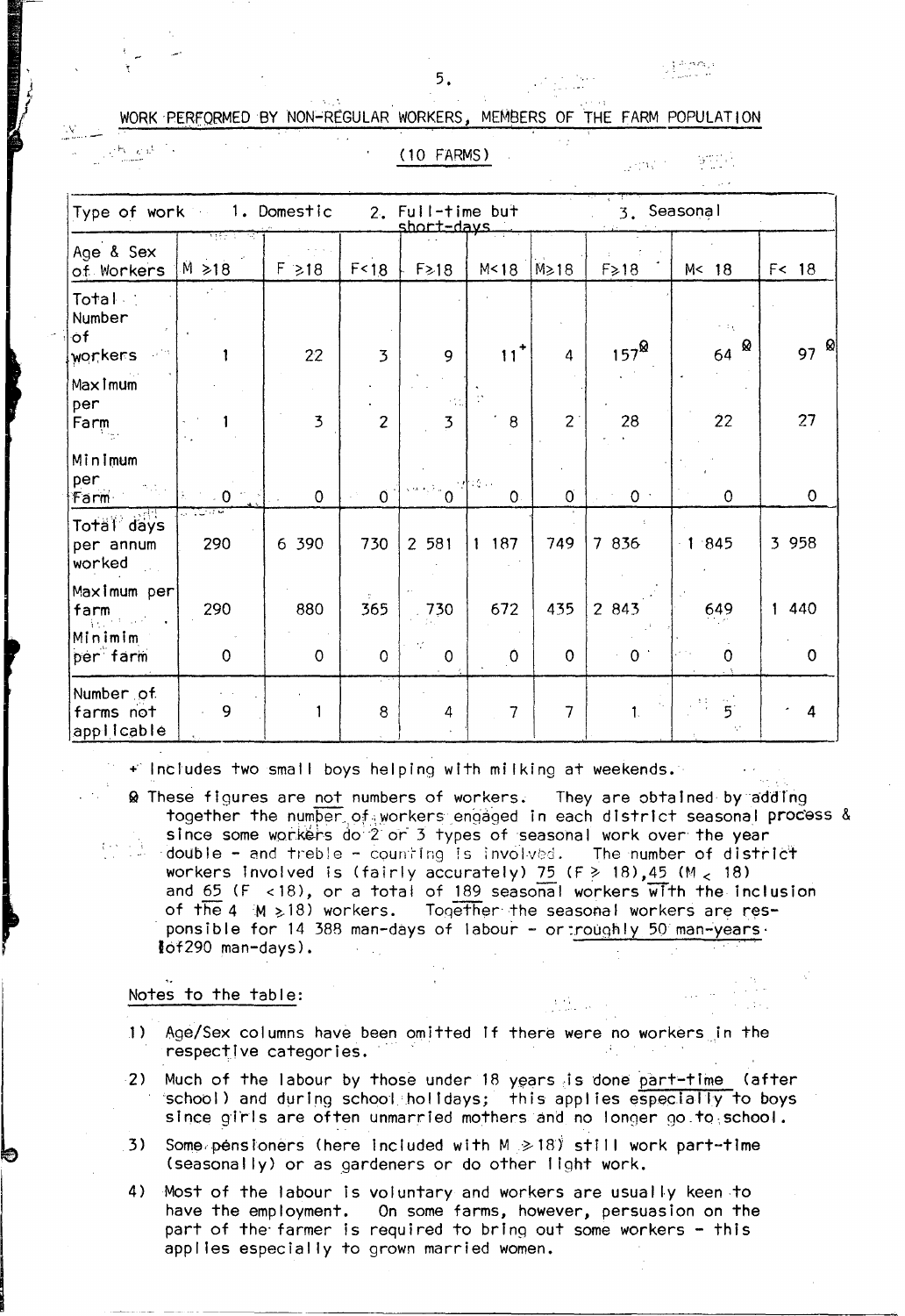|  | Question'7: How many of the non-regular workers (just enumerated) do you                                                                                                       |
|--|--------------------------------------------------------------------------------------------------------------------------------------------------------------------------------|
|  | ਾਲਾ ਸਾਹਿਬ ਨੂੰ ਸਮਾਂ ਦੇ ਸ਼ਾਮਲ ਸ਼ਾਮਲ ਸ਼ਾਮਲ ਸ਼ਾਮਲ ਸ਼ਾਮਲ ਸ਼ਾਮਲ ਸ਼ਾਮਲ ਸ਼ਾਮਲ ਸ਼ਾਮਲ ਸ਼ਾਮਲ ਸ਼ਾਮਲ ਸ਼ਾਮਲ ਸ਼ਾਮਲ ਸ਼ਾਮਲ ਸ਼ਾਮ<br>have at work on 31 August - the Agricultural Census date for |
|  | enumerating 'Casual Workers'?                                                                                                                                                  |

Note: Farmers do not see the 'short-day' workers as casual workers (nor do they regard them as 'regular workers', so that apparently they slip through the net: can this be checked?). The Agricultural Census counts domestic labour as a separate category - so that really the question is. about what is here called 'seasonal' work. (Note also that 0.12 deals with 'occasional' labour - on these farms often drawn from outside the resident farm population.

- 1) We do not have a detailed analysis of the time-pattern of seasonal work through the year. It is possible to say broadly that It Is mainly done in June (hoeing), September-October (shearing) and November  $-$  February (hoeing and harvesting) - with the peak towards the end .of the year.
- 2) 2) Only 2 farmers normally have seasonal workers active on 31 August: one for shearing  $(2 \times M < 18; 8 \times F < 18)$  and one for weed control  $(10 \times F \geq 18)$ . One other may undertake weed control and hoeing  $-$  it depends on the rain, since weeds are best pulled out of soft, wet ground  $(6 \times F \ge 18; 2 \times F < 18)$ . This means that the <sup>31</sup>August catches a maximum of 28 seasonals out Of a total of 189 (or 209, if the 'short-days' are added in). We return to this question In the final section of the paper - where we deal with farmers' answers to the question of how they actually filled in the Census questIonnaire.  $\sim 1.1$  $\{ \mathbf{x}_1, \mathbf{y}_2, \dots, \mathbf{x}_N \}$

Question 8: Do any of the farm population (while living daily on the farm) work elsewhere nearby? 光线器

No  $-$  (7); Yes  $-$  (3)

 $\tau_{\rm eff}$ 

- a) Temporarily and intermittently: no males, 3 females ( $\geqslant$  18) and 12 females ( < 18). They are employed hoeing 'chicory'and picking oranges on a neighbouring farm (= 'loan labour', not uncommon).
- b) Temporarily and Continuously: 1 male ( $\geq$  18). He is employed in a Divisional Council road gang while they are in the area but will leave this employment when the gang moves on., While farmers do help each other by 'lending' labour occasionally this is not likely to happen  $\star$  , ...  $\star$  , ...  $\star$  , ...  $\star$  , ...  $\star$  , ...  $\star$  , ...  $\star$  , ...  $\star$  , ...  $\star$  , ...  $\star$  , ...  $\star$ on a permanent basis: work on a farm is a condition of residence there, and this Is so especially for men.

 $\mathcal{L}_\mathbf{q}$ 

 $\mathcal{A}_1(\mathcal{F}) \subseteq \mathcal{A}(\mathcal{F})$ 

6.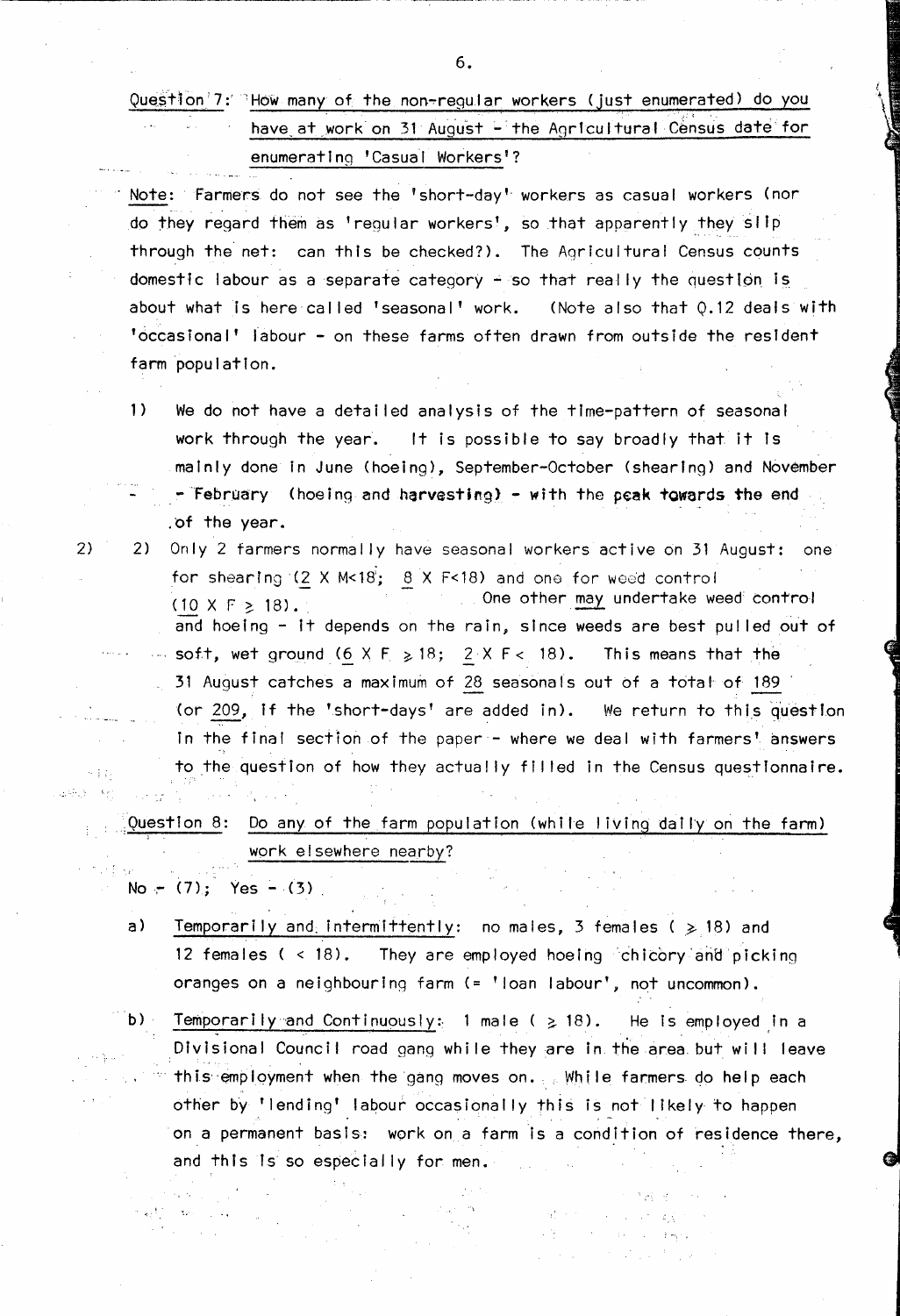No - (5); Yes - (5).

Numbers currently involved per year: 7 males  $(3 \times 5)$  18; 4 < 18) and .  $7.7$  females (all  $\geqslant$  18).

Men go to the mines (underground work) or Divisional Council (road) work) or Port EI izabeth (e.g. brickfields) usually for 6-12 months. They acquire no skil Is of value to the farmers - working as unskil led labourers In their migrant jobs.

Women go to the town (Grahamstown) - seek employment as domestics. They work <sup>+</sup> 4 months or until they lose their jobs. They want 'pin-money'. Skills acquired, if any, are not useable.

- 1) We are not really clear about the status of such migrants. Their residence rights derive through their parents - but in the long run on most farms will depend on the availability of jobs (and these are not guaranteed).
- 2) There Is clearly inter-farm variation In the sample. One farmer won't allow temporary migration - because he is short of labour on the farm. Others put no obstacles in the way of Kwediens going off to the mines or town - often (so it is said) so as to be able to pay for ;thelr Initiation rites. They are often not wanted back (there are others to take their places) - and frequently they don't return. times they come back to the farm after some years, married and with chi Idren, and wanting to settle down. Some-

Question 10: Are women a part of your labour-force? Comment.

 $Yes - (10)$ .

Farmers' comments Included:-

- 1) Women are more efficient, reliable, meticulous especially at certain jobs I Ike wool sorting (requiring meticulousness), and milking on Sundays (requiring reliability).
- 2) There are 'women's jobs' (like hoeing, and cleaning the separater) which men won'f do.
- 3) Women are the only source of seasonal labour for peak periods they constitute a reserve pool of labour avai lable at short notice.
- 4) Employing them boosts the incomes of on-farm households and is less costly than (where this is the alternative) employing more regular male labour with dependants.

 $\mathcal{L}_\mathcal{L} = \mathcal{L}_\mathcal{L}$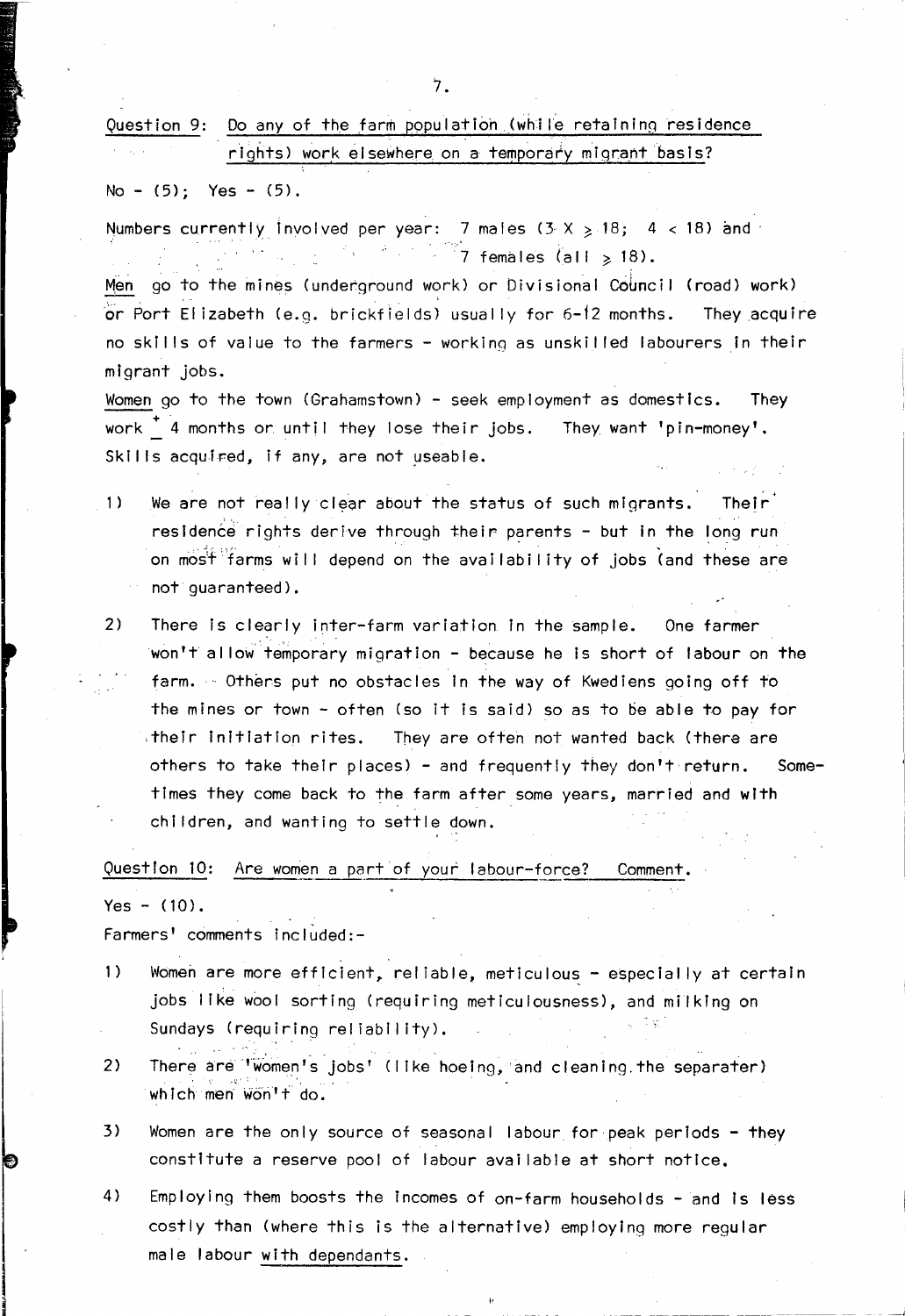The use of women for Tight, seasonal and specialised work is said to be on the Increase (See Q. 17 for further discussion).

|                                                       | Question 11: Unemployment: how many of the farm population are employed |
|-------------------------------------------------------|-------------------------------------------------------------------------|
|                                                       | a) Involuntarily (wont work but not available), b) volun-               |
| $\alpha$ , and $\alpha$ , and $\alpha$ , and $\alpha$ | tarily (don't want to work)? c) Do any of the voluntarily               |
| <b>Contractor</b>                                     | and the company of the company of the<br>unemployed have other income?  |

No unemployment -  $(7)$ ; unemployment -  $(3)$ 

kan perang perang perang perang perang perang perang perang perang perang perang perang perang perang perang p<br>Perang perang perang perang perang perang perang perang perang perang perang perang perang perang perang peran

|                              | Males | Females                                                                                                                    |
|------------------------------|-------|----------------------------------------------------------------------------------------------------------------------------|
| a) Involuntary               |       | O                                                                                                                          |
| b) Voluntary $\frac{1}{2}$ 2 |       | $\begin{cases} (5 \text{ (on farm where extra kin allowed)} \\ (6 \text{ housewives won't work - 'too lazy'.} \end{cases}$ |
|                              |       | c) Other Income disability grants incomes from working husbands.                                                           |

Farmers' comments Included

.1) Those who do not want to work are sent away (including single women)

2) Children all go to school - hence less under 18 persons unemployed(than  $\sim$  would otherwise be the case).  $\sim$  $\mathcal{A}$  , we have a property of  $\mathcal{A}$ 计空标 医空间

,I"

άž

 $\sigma(\Sigma,\Sigma)$ 

وإيجابه

 $3)$  INo Involuntary unemployment - if people want extra work I'll find work for them' (e.g. weed control).  $\sim 10^{11}$  $2 - \frac{1}{2} - \frac{1}{4}$ 

As regards the housewives who are voluntarily unemployed, some women appear only to work for wages under duress (as noted earlier). Some farmers report that domestic help is sometimes more difficult to obtain than seasonal. One view advanced to explain this is that with higher wages for regular labourers there is less pressure on the women to augment the household income.

Note:- Farmers' comment 3) above raises questions of involuntary under employment of seasonal workers. This was not investigated.

QuestIon 12: Outside labour: does the farm employ outside (non-resident) labour either a) skilled workers or b) unskilled workers? Details?

 $\rightarrow$  2

and the main  $\chi$  ,  $\gamma$  . a) Skilled workers:  $No - (2)$ ; Yes -  $(8)$ .

 $\label{eq:2.1} \mathcal{A}(\mathcal{A}) = \mathcal{A}(\mathcal{A}) = \mathcal{A}(\mathcal{A}) = \mathcal{A}(\mathcal{A}) = \mathcal{A}(\mathcal{A})$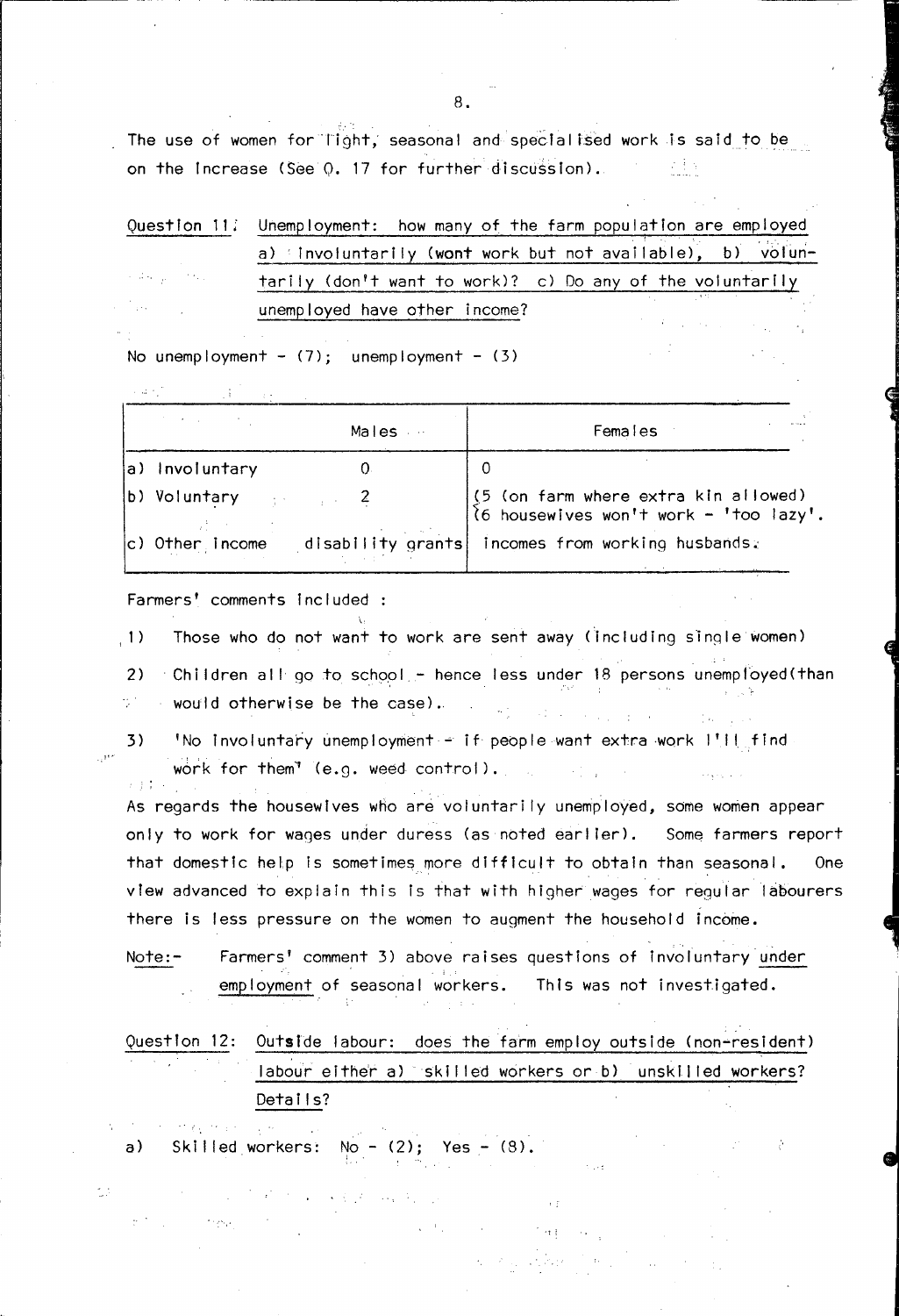| Type of work                                                 | No. of workers   | Days, worked                                                                                                                                                                                   | <b>Origin of workers</b>                       |
|--------------------------------------------------------------|------------------|------------------------------------------------------------------------------------------------------------------------------------------------------------------------------------------------|------------------------------------------------|
| Building (African Company)<br>houses)                        |                  | 712                                                                                                                                                                                            | $Coloured - mainly$<br>Grahamstown.            |
| Fencing $\mathbb{R}^2$ and $\mathbb{R}^2$ and $\mathbb{R}^2$ |                  | $\left\{ \mathbb{R}^{n_{\text{max}}}, \mathbb{R}^{n_{\text{max}}}, \mathbb{R}^{n_{\text{max}}}, \mathbb{R}^{n_{\text{max}}}, \mathbb{R}^{n_{\text{max}}}, \mathbb{R}^{n_{\text{max}}}\right\}$ | 【注意】196 ◎【District - neighbouring              |
| Shearing                                                     | 36 $\frac{8}{2}$ | 1 357                                                                                                                                                                                          | Professional team from<br>Grahamstown + neigh- |
| <b>King Carriers</b>                                         |                  |                                                                                                                                                                                                | bouring farms.                                 |
| Painting                                                     |                  | 216.                                                                                                                                                                                           | Grahamstown                                    |
|                                                              | 60               | 3 481                                                                                                                                                                                          |                                                |

Some workers are counted several fimes - as they worked on several farms at different times in the year. All above workers are males.

Note:

 $\left\{ \right\}$ In one case 'no skilled labour required now that the farmits fully developed'.

医单位 医囊的 地球的 人名英格兰

- $2)$ Building, painting and (partly) fencing are only occasional activities and the requisite skills are normally (though not exclusively) not available on farms.
- 3) Shearing is a dying trade (see paper by A. Kooy) despite good (seasonal) pay. Some farmers still have their own shearers; others contract a professional team the average age of which is estimated at 75 years! ('My ma was 'n tombi in die rinderpest' - (1896). Hence  $_{\odot}$ : talk of introducing electric shears - the work will be easier, [J]ghter and faster.
- Males:  $\sqrt{N}$  No (7); Yes (3). **SUnskilled** workers: Females: No -  $(5)$ ; Yes -  $(5)$ .

14 workers; 840 days p.a. (total for 3 farms involved). Males 45 workers;1 217 days p.a. (total for 5 farms involved). Females  $\frac{1}{2}$ 

: bush clearing, harvesting, weed control. Men do Women do: hoeing, weed control, picking.

Most of the above 60 workers (who perform 2 057 man-days = roughly 7 manyears of labour) are on loan from neighbouring farms; though one farmer uses a team of convicts (8) for heavier work during harvesting (carrying sacks) and has another two man who are out on parole.

 $\alpha$  ,  $\alpha$  ,  $\alpha$ 

CHANGES OVER TIME:

Farmers were asked how the situation is respect of most of the issues treated so far had changed during the last 10 years. They were then asked their opinions about how they expected things to change during the next 10 years.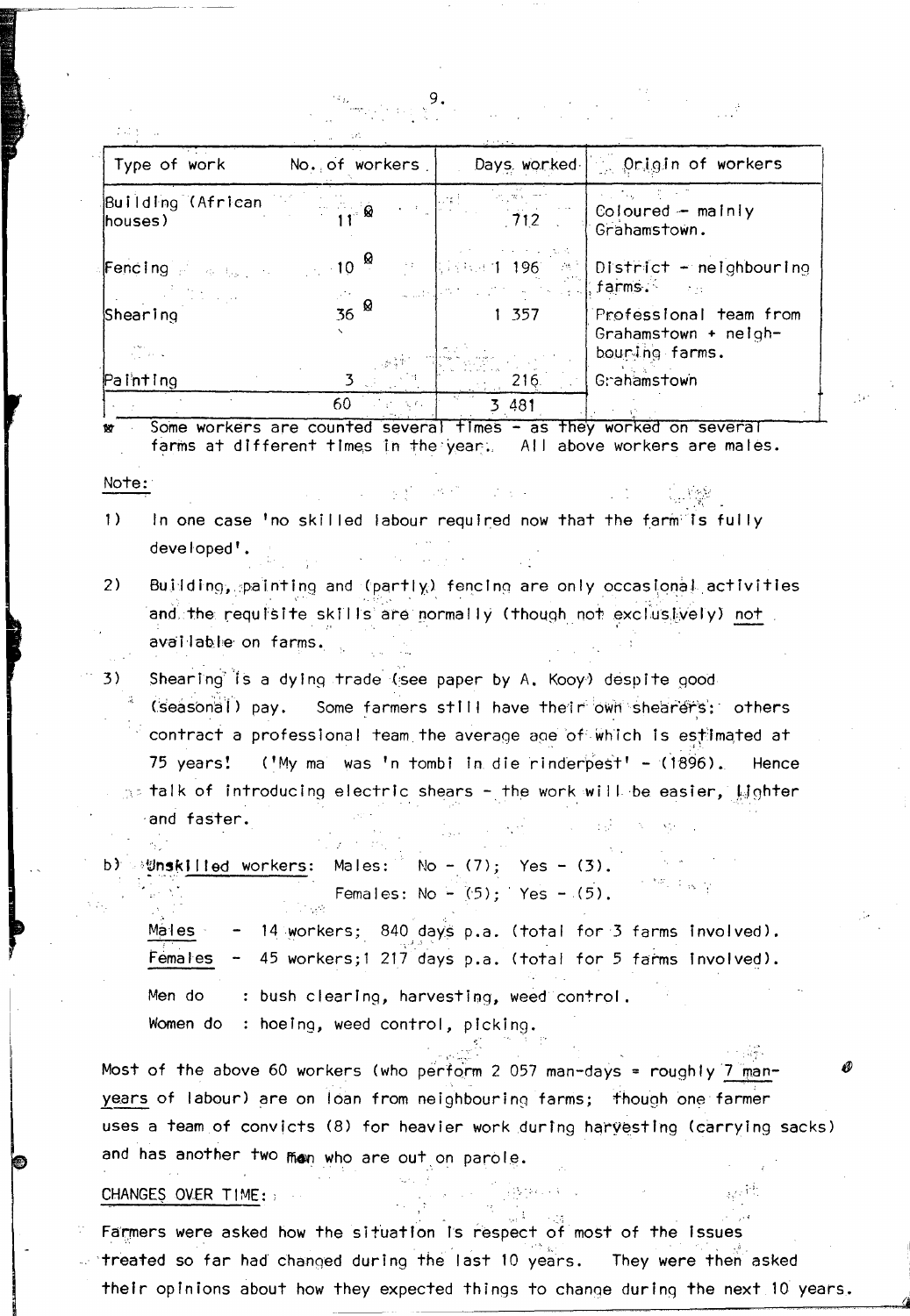Question 13: Change in number of regular workers.

Past 10 years: no change -  $(5)$ ; increase -  $(0)$ ; decrease -  $(5)$ .  $a)$ Total decrease in number of labourers := 21. This implies a 20% decrease in the regular labour force during the

last decade (21/84 + 21).

Most changes have been gradual; two changes were sudden because of changes in enterprises (details not available) and the sacking of redundant labour.

Farmers' comments on decreases: rise in labour costs/they are more efficient when fewer/kwediens now go to school and leave the farms which they didn't before; 'I pay more but dont replace leavers -I now use more women/I mechanised because labour is too unreliable':

- $b)$ Next<sup>:</sup> 10 years: no change -  $(4)$ ; increase -  $(0)$ ; decrease -  $(3)$ ;  $\text{(decrease -} (3) probably).$ 
	- Total expected decrease in labourers = 6 or more. Farmers' comments on expected decreases: Rise in labour costs - I'd rather 'specialise in 900 good men' and pay more/use seasonal labour from outside/will keep on less workers if I change enterprises (chicory grower) - marginal enterprise in this area/may decrease if I mechanise shearing/people do not want to work on farms and labour costs are going up - I may have to give up milking altogether/I'd rather mechanise (milking machines) and become more efficient.
- Note: In all this talk the increased cost of labour (cash wages and the cost of payment in kind e.g. In one case the cost of the Christmas clothing bonus has risen from RiOO to R225 in 3 years) is most frequently mentioned. Coupled with this is what some experience as decreased availability. Another contributory factor may be that machines are easier to 'handle' than people - farmers complain much of incessantly being called upon, especially over weekends, for help and medical assistance - and of the 'trouble' of managing staff,

Question 14: Change in farm population.

| $_{\odot}$ a) – | Past 10 years: no change - $(2)$ ; Increase - $(6)$ ; decrease - $(2)$ .    |
|-----------------|-----------------------------------------------------------------------------|
| b)              | Next 10 years: no change - $(4)$ ; increase - $(3)$ ; decrease - $(3)$ .    |
|                 | Presumably has been a net decrease - because families of 21 workers have    |
|                 | disappeared (affects 5 farms). Offsetting the reduction in workers has been |
|                 | the high rate of natural increase (including high birthrate among unmarried |
|                 | young women) and the 'dumping' of families on grandparents by town workers. |

 $10.$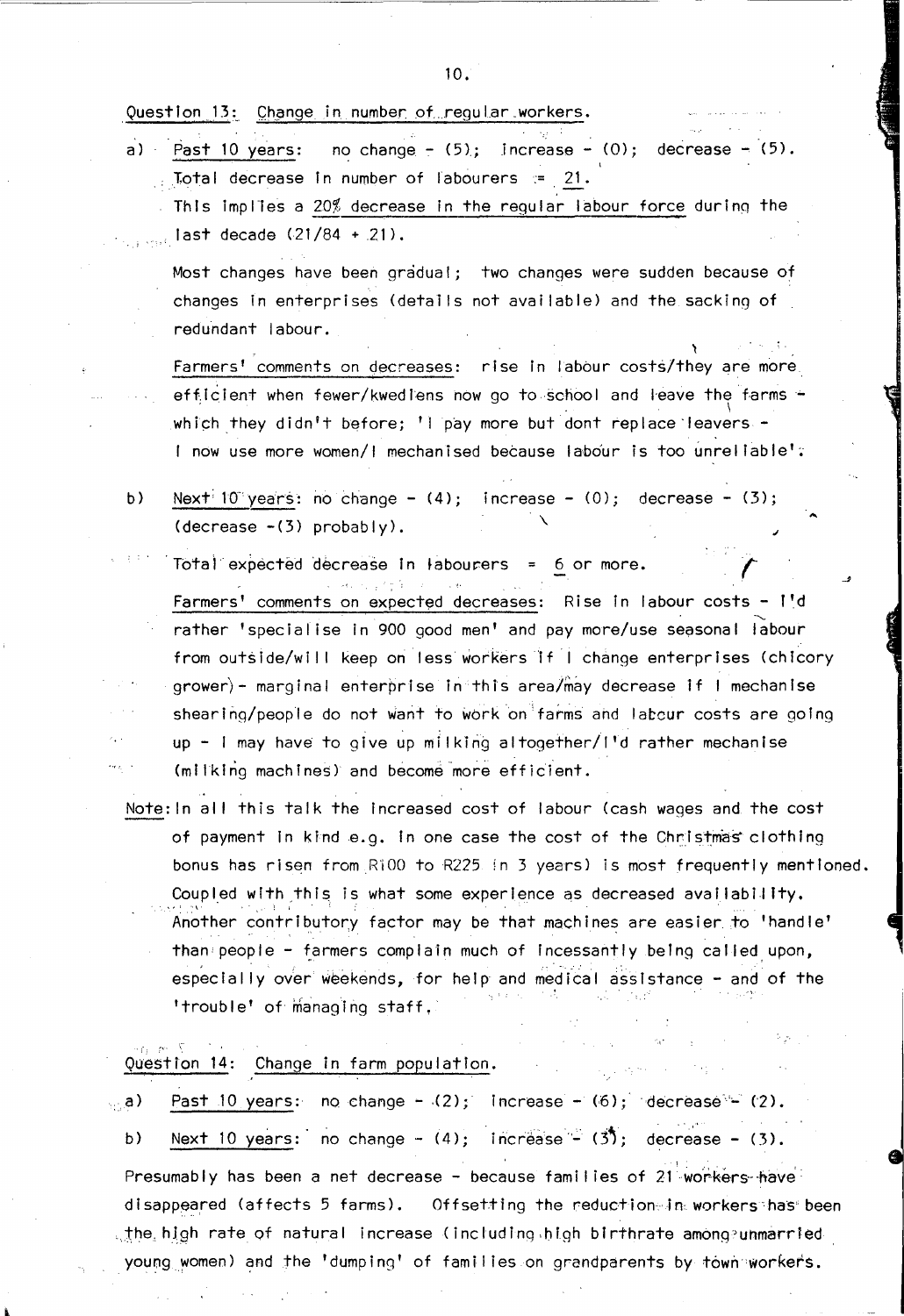Some farmers already see evidence of successful effects of birth control propaganda - and more expect it to have positive effects in the next decade (It's getting home to them that the less children the better').

### Question 15: Change In the ratio of 'others' to regular workers.

Past 10 years: no change  $-\sqrt{1}$ ; increase - (6); decrease - (3).  $\sigma$ ) b) Next 10 years: no change  $-(3)$ ; increase - (2); decrease - (5). (Noticlear that predictions for question 13, 14, 15 are entirely consistent). Considerations here much the same as for 0.14. Actual figures for the ratio In last decade are not really known - van der Vliet judges that probably it has increased over the last 10 years, slowing down towards 1976. Again emphasis on increasing acceptance of birth control. Some farmers import films, town nurses etc. - and wives assist. Others do not appear concerned.

Question 16: Changes in types of work done by 'others' on farm.

- Past 10 years: no changes  $(5)$ ; changes  $(5)$ . a)
- Next 10 years: no changes (6); changes (3); unknown (1).  $b)$

The changes mentioned for the last decade are the increased use of women casuals in place of male regulars and casuals; the use of own-farm women for bush control now that the Ciskei group don't come any longer; the introduction of new machines (e.g. silage cutters) with new complementary labour The most interesting expected change (by one farmer) is the subtasks. stitution of women for 3 men in milking - once a milking machine has been aninstalled.

Question 17: Changes in the amount of work-time done by 'others'.

|  | a) $\frac{1}{2}$ Past 10 years: no change - (2); Increase - (4); decrease - (4). |  |
|--|----------------------------------------------------------------------------------|--|
|  | b) Next 10 years: no change $- (5)$ ; increase - (1); decrease - (4).            |  |

In the past decade different farmers appear to have gone in opposing directions some towards more planting and weeding, others towards less; some towards new enterprises requiring added labour, others away from such enterprises. (At this stage of the investigation data was not collected systematically on changes in enterprises). At least one expectation of decreased casual/ seasonal work was based on the planned introduction of chemical weedkillers and the reduction of hand-hoeing.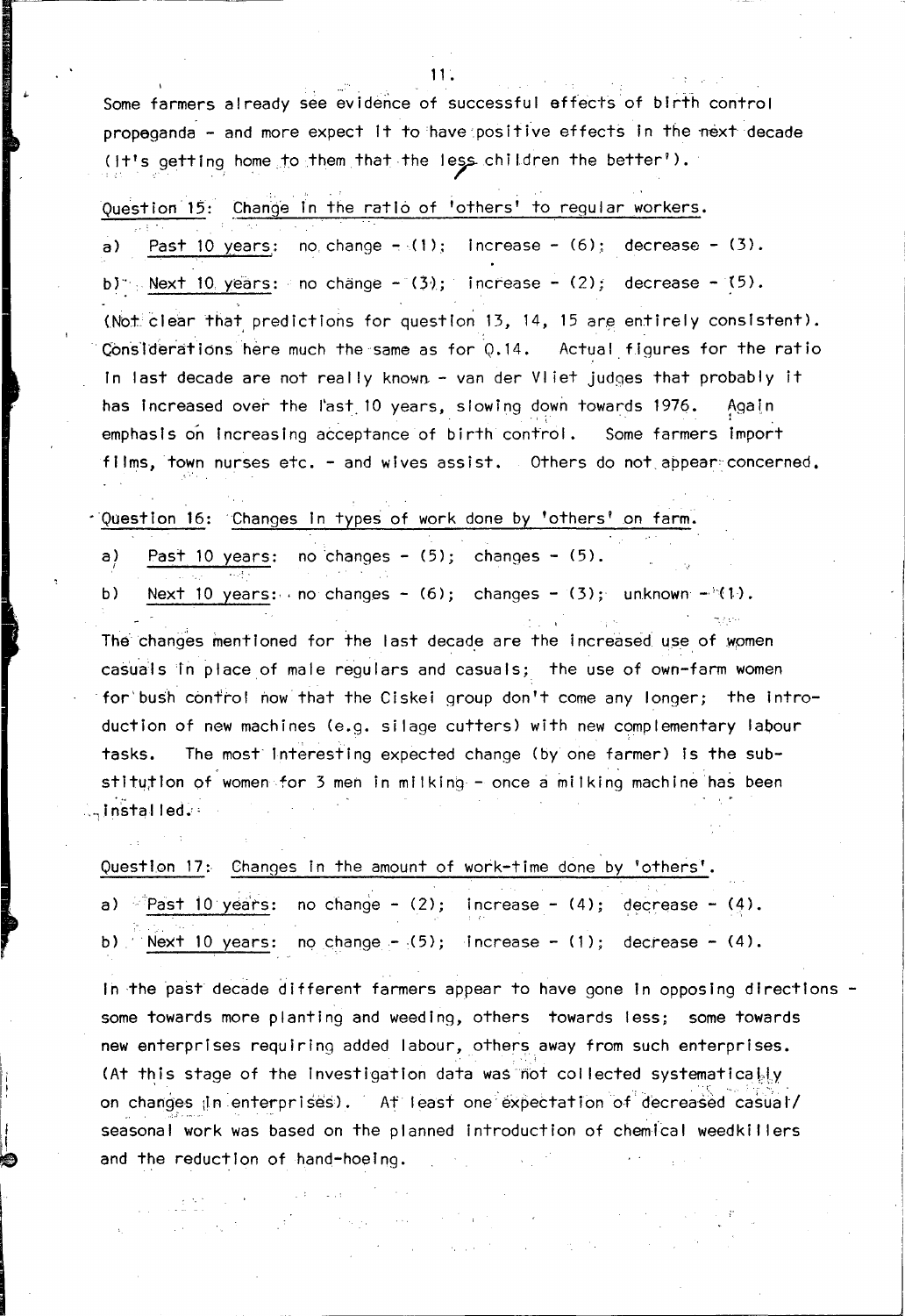#### Change in live-on-farm-and-work-nearby. Ouestion 18:

Question 19: Change in temporary migrancy.

> Both practices are currently fairly restricted. Few thought they had changed much - or were due to change much. Where changes were reported or expected they were linked with the view that people moving off the farms for work are now more likely to do so permanently than before: one view about a contributory reason for this is that the payment of labola Is diminishing (and earning labola was a reason for temporary  $minarrow$ ,

Question 20: Change in unemployment on the farm.

- Past 10 years: no change -  $(8)$ ; Increase -  $(0)$ ; decrease -  $(2)$ . a)
- $b)$ Next 10 years: no change -  $(7)$ ; increase -  $(1)$ ; unknown -  $(2)$ . The predominant view of the 'no changes' (past and future) is that unemployment is not a farm problem. Two farmers thought unemployment (or underemployment?) among women had decreased because women were now used more in cash crop cultivation; and a dominant reason for those thinking It would Increase (or might Increase) in future was the possibility that cash crops and intensive enterprises would be cut back in the area.

Question 21: Change in the employment of outside labour.

Clearly (as with the other issues) experience and expectations are 'No changers'are in the majority - but amongst the 'changers' diverse. those having experienced, and expecting, an increase in outside employment predomlnate. At the skilled level this has to do with increased building of workers' housing, with need for skilled men to work anticipated machines, and with need to supplement own reduced regular labour-force with outside skills (shearers, fencers and so on). At the unskilled level the picture is less clear but the need to supplement a reduced own work-force is also present.

AGRICULTURAL CENSUS

Question 22: What do you understand by 'casual labour' referred to in the Agri. Census?

Generally understood that it was all labour (from own farm or outside) doing seasonal or occasional work - and not on the requiar monthly-paid-Note: the 'short days' are included and-rationed staff (apparently) neither as regular nor casual nor domestics!

 $12.$